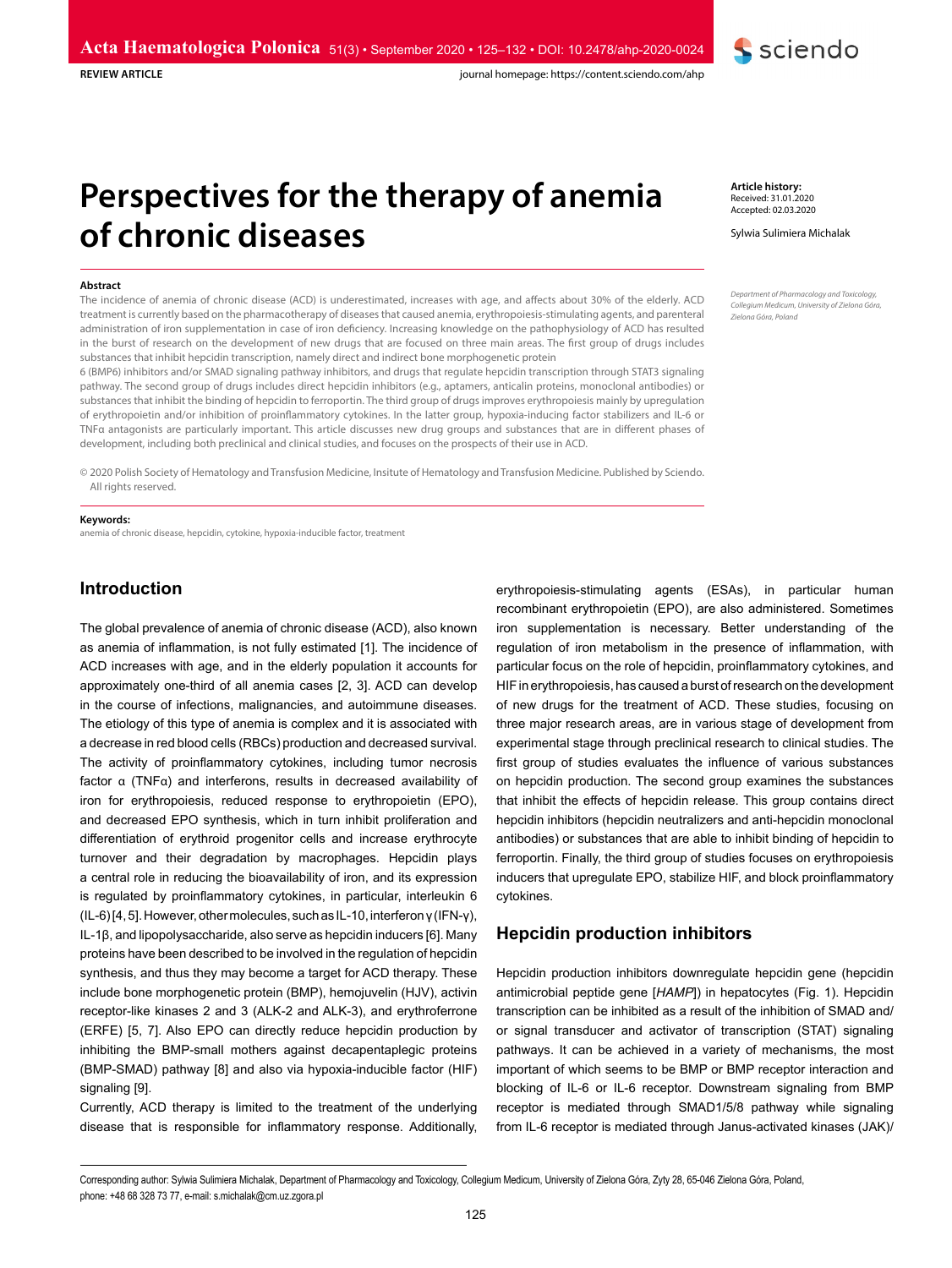

#### *Fig. 1. Hepcidin transcription inhibitors*

*ACVR2A – activin receptor type 2A; ALK3/2 – activin receptor-like kinase 3/2; BMP-6 – bone morphogenetic protein 6; BMPR2 – bone morphogenetic protein receptor 2; ERFE – erythroferron; EGFR – epidermal growth factor receptor; HAMP – hepcidin antimicrobial peptide; HJV – hemojuvelin; HFE – human hemochromatosis protein; IL-6 – interleukin6; IL-6R – IL-6 receptor; JAK – Janus-activated kinases; SMAD – small mothers against decapentaplegic proteins; STAT3 – signal transducer and activator of transcription 3; TFR2 – transferrin receptor 2; TMPRSS6 – transmembrane protease serine 6*

STAT3 signaling pathway. The BMP-SMAD pathway is activated by BMP-2 and BMP-6 through BMP receptors forming complexes with ALK-2 and ALK-3, and HJV as a BMP receptor on liver cells enhances the transmission of this signal [7, 10].

#### *Drugs/substances affecting BMP6 pathway*

Currently, a number of substances affecting BMP6 pathways are studied. In two models, murine and rat, the use of anti-BMP6 antibodies led to an increase in hemoglobin (Hb), a decrease in iron deposition in tissues, and a reduction in ESA doses needed to treat ACD [11]. Recently, LY3113593, a human anti-BMP6 monoclonal antibody, is gaining more interest. LY3113593 blocks binding of BMP6 to its receptor, which leads to an increase in iron concentration, an increase in transferrin saturation, and a decrease in hepcidin level. In a study performed in a group of patients with chronic kidney disease (CKD), LY3113593 increased Hb and caused a decrease in ferritin level in comparison with placebo [12].

Other drugs affecting BMP-6 receptor currently tested in clinical trials include: LDN-193189, modified heparin (e.g., roneparstat), TP-0184, and a group of drugs related to HJV. LDN-193189 is a selective inhibitor of the BMP kinase type 1 receptor [13]. TP-0184 is an ALK-2 inhibitor that reduces hepcidin mRNA and improves Hb concentration in preclinical studies in mice [14]. Modified heparin with reduced anticoagulation ability binds BMP-6 and blocks hepcidin expression, as demonstrated in in vitro and in vivo animal models [15, 16].

The ability to inhibit hepatic BMP-SMAD signaling, reduce hepcidin levels, increase ferroportin expression, and increase serum iron levels has also been demonstrated for protein-soluble HJVFc (HJV. Fc). HJV.Fc consists of extracellular domain of HJV conjugated with

human IgG Fc fragment [10, 17]. Currently, other potential drugs, e.g., h5F9.23 and h5F9-AM8, which interact with HJV, are experimentally investigated [18]. Administration of a single dose of ABT-207 or H5F9-AM8 in rats and monkeys resulted in prolonged suppression of hepcidin production and an increase in serum iron concentration [19]. H5F9-AM8 was tested in animal models of ACD and iron-refractory iron-deficiency anemia (IRIDA), resulting in reduction of hepcidin and improvement of anemia in all cases [20].

## *Druggable targets associated with proinflammatory cytokines*

Clinically available drugs include a humanized anti-IL-6 receptor antibody, tocilizumab, and a chimeric (human–murine) antibody against IL-6, siltuximab. Tocilizumab is used in rheumatoid arthritis. As an improvement of RBC parameters have been observed during the treatment, tocilizumab has become a new potential drug for ACD [21, 22]. Tocilizumab was successfully used in the treatment of anemia in patients with Castleman's disease [22] and in patients with malignant tumors [23]. Reduced serum hepcidin level and improvement of anemia in patients with Castleman's disease [24, 25], myeloma, and other lymphoproliferative cancers [26] have been reported for siltuximab. An improvement in RBC parameters has also been demonstrated in the treatment of solid tumors [27]. Another IL-6 receptor antibody, MR16-1, was tested in murine models. MR16-1 has been shown to improve Hb parameters in cancer-associated anemia [23]. Other substances affecting hepcidin production by modulation of signaling pathways in hepatocytes have been tested experimentally. In murine models, natural and synthetic STAT3 inhibitors have been shown to inhibit hepcidin expression in macrophages [28]. MaR1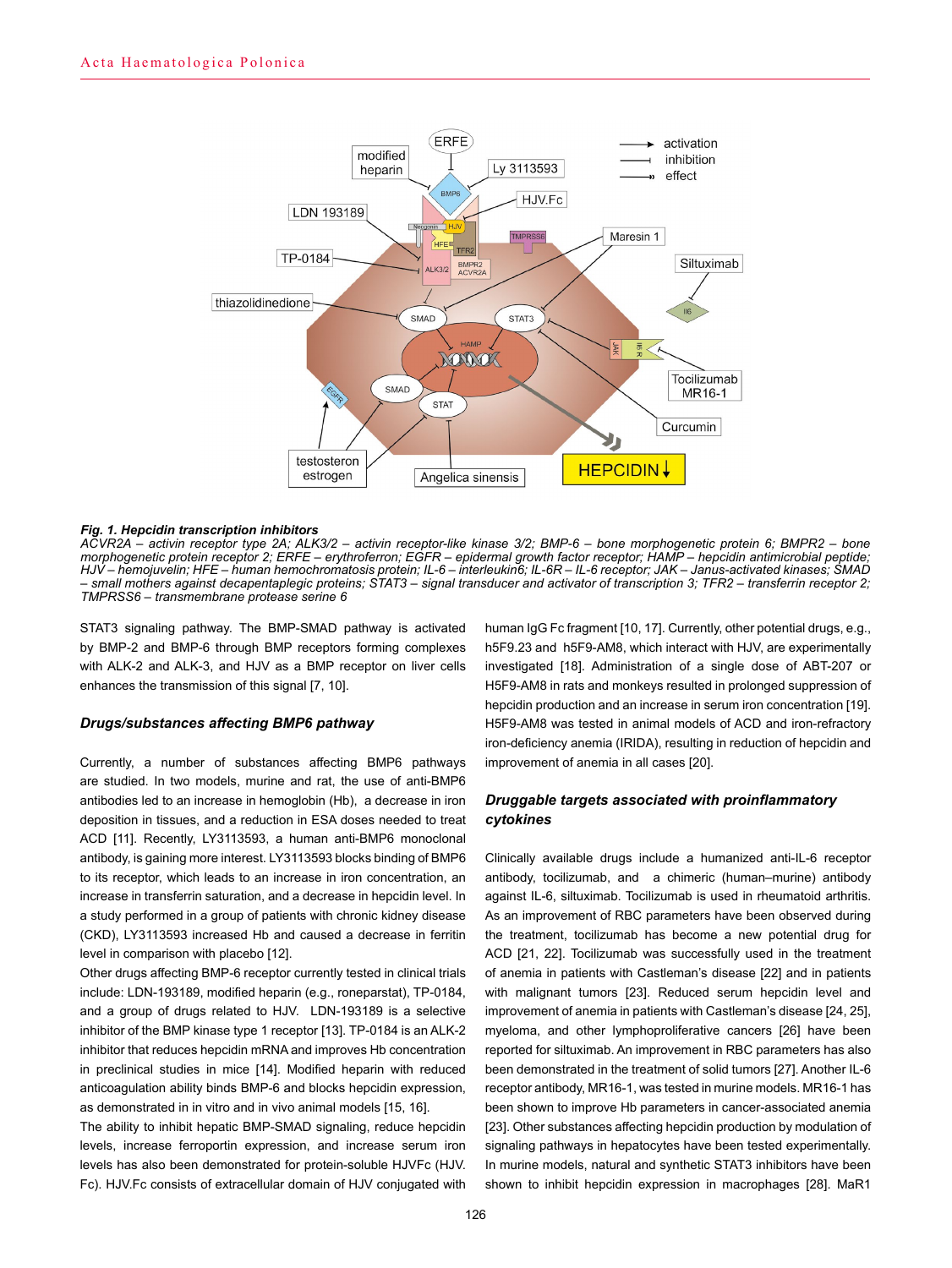inhibits inflammatory response, including hepcidin expression, by affecting the IL-6/STAT3 signaling pathway and then reducing the severity of anemia symptoms [29].

## *Potential role of ERFE*

ERFE is a physiological regulator of hepcidin, which is synthesized and secreted by erythroblasts in the bone marrow and other tissues in response to EPO. ERFE inhibits hepcidin transcription by an unknown mechanism that involves BMP6 pathway and probably some known membrane receptors [30, 31]. ERFE antagonists and agonists, and also other substances involved in the BMP6 signaling pathway, may prove useful in the prevention and treatment of iron disorders. However, a recently published study suggested a correlation between increased ERFE levels and death/cardiovascular events in hemodialysis patients with CKD, which is further enhanced by the administration of ESA [30]. Therefore, the potential use of ERFE in anemia requires further research and careful determination of patient groups who may benefit from such a therapy.

#### *Other possibilities of hepcidin production inhibition*

It has been shown that hepcidin production can be inhibited by thiazolidinediones, testosterone, estrogens, vitamin D, and substances of plant origin (e.g., *Angelica sinensis*). New thiazolidinediones are studied in the treatment of anemia. These drugs may affect hepcidin expression through various pathways, including SMAD1/5/8 signaling pathway, extracellular signalregulated kinases 1/2 (ERK1/2) and TMPRSS6, and also probably by indirectly affecting ERFE-mediated hepcidin production [32].

*In vitro* and *in vivo* studies have shown that vitamin D inhibits the expression of proinflammatory cytokines and directly inhibits hepcidin transcription by interaction of vitamin D receptor with the HAMP promoter [33, 34]. In a population of children with chronic inflammatory bowel disease, high levels of cholecalciferol (≥30 ng/mL) were associated with higher Hb levels, while low levels correlated with elevated hepcidin and lower Hb concentration [35]. However, not all studies confirmed the effect of vitamin D supplementation on the levels of proinflammatory cytokines, ferritin, or hepcidin [36]. A metaanalysis and systematic review of literature did not confirm the effect of cholecalciferol on IL-6 or C-reactive protein (CRP) levels [37]. On the other hand, Smith and colleagues showed that high doses of vitamin D significantly reduced hepcidin levels in healthy adults 1 week after the administration of a single dose, without affecting the levels of proinflammatory cytokines or ferritin. The authors concluded that this may suggest that the effect of vitamin D on hepcidin is independent from proinflammatory cytokines or ferritin [38]. In many clinical trials, the inverse correlation between vitamin D levels and anemia has been reported. It is now believed that vitamin D is an important factor involved in the pathogenesis of anemia [39, 40].

Testosterone inhibits hepcidin by upregulation of the epidermal growth factor receptor (EGFR) signaling in the liver [41] and downregulates hepcidin transcription by its influence on BMP-SMAD signaling pathway [42]. The administration of testosterone increases the concentration of Hb in men with reduced testosterone levels, in case of anemia of both known and unknown cause as demonstrated

in a study of nearly 800 men, including 126 with anemia [43]. Similarly, 17-β-estradiol could be considered a drug for anemia in the elderly women because it has also been shown to inhibit hepcidin transcription. Inhibition of hepcidin transcription results from the activity of estrogens on HAMP-associated gene promoters [44].

*Angelica sinensis* polysaccharide (ASP), a polysaccharide obtained from the root of the *Angelica sinensis* plant, inhibits hepcidin expression and may potentially improve RBC parameters in patients with anemia. The efficacy of ASP in the treatment of anemia associated with CKD has been demonstrated in rats. ASP inhibited hepcidin production, increased the amount of iron available for erythropoiesis by its mobilization from the liver and spleen, and increased EPO levels [45]. Previous data have shown that regular supplementation of *Angelica sinensis* in hemodialyzed patients improved anemia in patients resistant to recombinant human EPO therapy [46]. It is believed that ASP inhibits hepcidin expression by inhibiting the expression and/or phosphorylation of JAK1/2, SMAD1/5/8, and ERK1/2 while upregulating SMAD7 [47].

# **Direct hepcidin inhibitors and agents preventing hepcidin from binding to ferroportin**

Another group of drugs that affect hepcidin are direct hepcidin inhibitors and drugs that prevent hepcidin from binding to ferroportin (Fig. 2). Direct neutralization of hepcidin is possible with monoclonal antibodies (AB 12B9M) as well as anticalin proteins (e.g., PRS-080), aptamers (e.g., NOX-H94), or guanosine 5'-diphosphate (GDP). Anticalins are a class of ligand-binding proteins designed based on a lipocalin scaffold. Aptamers are oligonucleotides (short DNA or RNA fragments) or peptides that bind specifically to a specific molecule. PRS-080 is a hepcidin-binding anticalin protein [48]. In cynomolgus monkeys, PRS-080 has been shown to reduce hepcidin and increase iron levels [49]. However, there are currently ongoing studies assessing the effects of PRS-080 anticalin proteins in patients with anemia in the course of CKD (NCT03325621) [50]. On the other hand, the aptamer NOX-H94 (lexaptepid pegol [LP]) is a pegylated oligoribonucleotide that binds to hepcidin with high affinity and blocks its biological function. The effects of this aptamer were confirmed in vitro and in vivo [51]. The pharmacokinetics, pharmacodynamics, and safety study of NOX-H94 carried out in 64 healthy volunteers has shown decrease in hepcidin level and increase in iron and transferrin saturation in comparison with placebo [52]. LP has been used to treat ACD in patients with multiple myeloma and lymphoma. LP caused a significant increase in Hb (≥1 g/dL) in 5 out of 12 patients. Responders experienced increase in Hb concentration in RBCs and reticulocytes, and a decrease in soluble transferrin receptor (sTFR) level. These results confirm the hypothesis on the efficacy of hepcidin inhibition in the treatment of cancer-related anemia, especially in functional iron deficiency. However, the patients with symptomatic iron deficiency, hypochromic anemia, without excessive levels of ferritin, and high sTFR levels were more likely to respond to LP [53]. The group of monoclonal antibodies that serve as direct inhibitors of hepcidin includes Ab12B9m and LY2787106. Ab12B9m is fully human monoclonal IgG2 antibody that binds both human and monkey hepcidin, which is currently under clinical development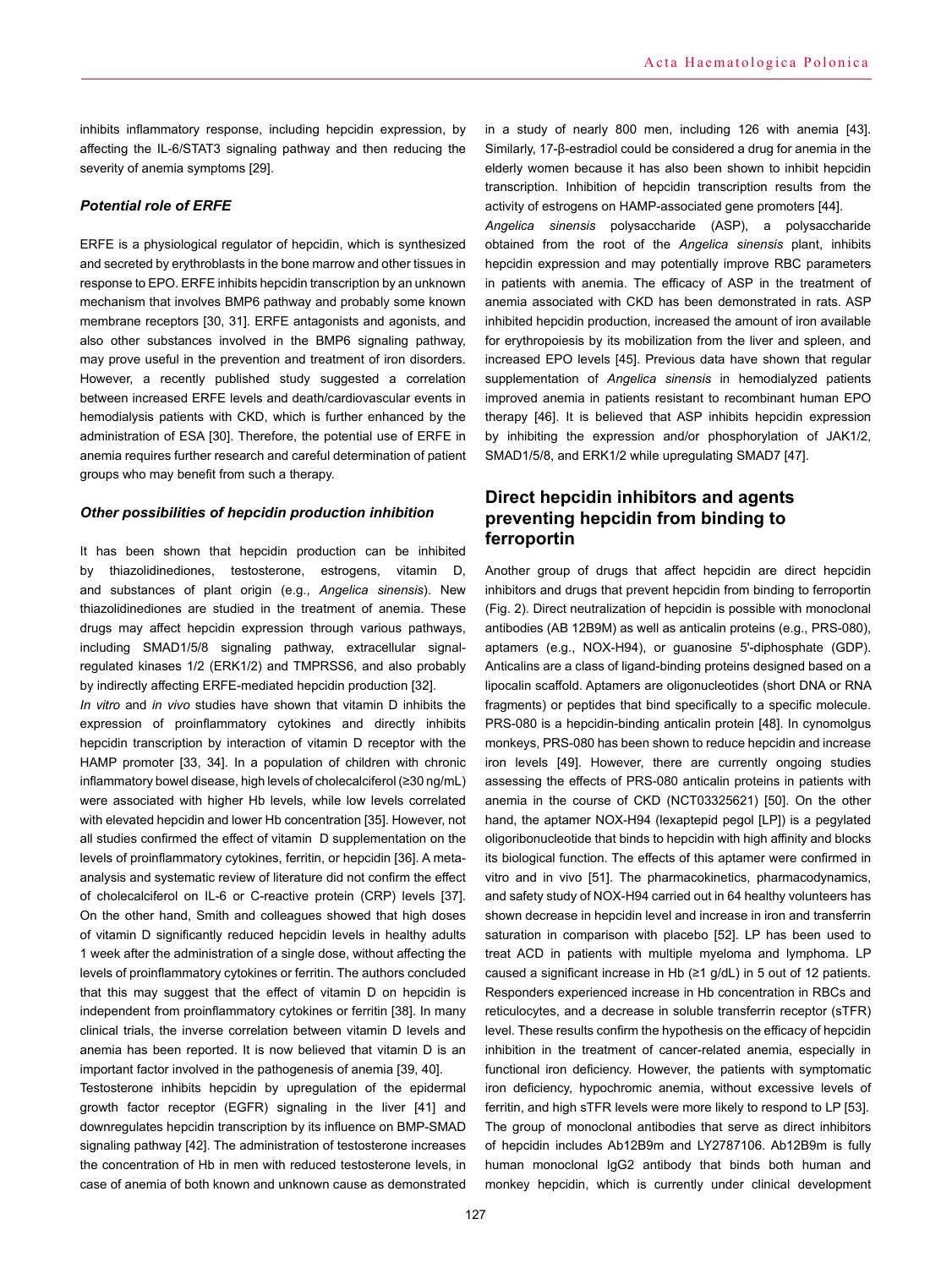

*Fig. 2. Direct and indirect hepcidin inhibitors*

[54]. LY2787106 is also a fully humanized monoclonal antibody. In phase 1 clinical trials, the use of LY2787106 in tumor-associated anemia resulted in a dose-dependent increase in iron concentration and transferrin saturation, with good tolerance profile [55]. GDP also seems to be a promising agent. It is a direct hepcidin inhibitor with efficacy confirmed in in vitro studies. In animal experiments in mice with ACD, administration of GDP in combination with iron sulfate resulted in an increase in Hb concentration, iron, and ferroportin (FPN) expression and decrease in ferritin level [56].

Potential drugs that prevent hepcidin from binding to ferroportin include: LY2928057, fursultiamine, thioxolone, and chloroquine. These compounds prevent internalization and lysosomal degradation of ferroportin. As a result, hepcidin cannot inhibit iron transport in intestinal epithelial cells or macrophages [57, 58]. LY2928057 is a fully humanized IgG4 monoclonal antibody that binds with human ferroportin. In patients with anemia in the course of CKD, LY2928057 improved iron parameters but did not increase Hb level. Therefore, the need for concomitant ESAs treatment was suggested [59].

## **Agents affecting EPO and proinflammatory cytokines**

Another option for treating ACDs is to enhance erythropoiesis by affecting EPO pathway or interfere with inflammatory processes (Fig. 3). This mechanism is utilized by HIF prolyl hydroxylase inhibitors (HIF-PHI), i.e., molecules that stabilize HIF subunits. The use of HIF-PHI, similar to hypoxia, activates genes that regulate EPO concentration and contribute to the regulation of iron metabolism. As a result, there is an increase in EPO level and iron availability for erythropoiesis [9, 60]. EPO stimulates erythropoiesis, and via activation of EPO receptor it induces ERFE and blocks hepcidin activity [61].

HIF hydroxylase inhibitors appear to be beneficial, especially for patients with CKD-associated anemia. By increasing EPO concentration, the need for ESAs that are associated with increased risk of cardiovascular events is reduced. In addition, HIF-PHI can be administered orally which is the preferred route for patient treatment [60]. The following HIF-PHI are currently tested: molidustat [62], GSK1278863 [63], or FG-4592 [64]. The research is focused mainly on patients with CKD. Phase 3 trials of the safety, tolerability, and efficacy of molidustat in patients with CKD (both on and off dialysis) are currently ongoing [62, 65]. Phase 3 on the efficacy of GSK1278863 in patients with CKD showed a significant increase in the reticulocyte count and other RBC parameters, indicating that further testing is warranted [63]. Also, phase 2 trials of roxadustat (FG-4592) has shown its potential for oral therapy in dialyzed anemic patients with CKD [66].

The trials with HIF hydroxylase inhibitors focus not only in the treatment of ACDs but also in other studies. HIF stabilization with HIF-PHI is important in regulating hematopoietic stem cell (HSC) proliferation and HSC regeneration processes. These properties can be used to protect the bone marrow during radiation therapy, or to increase mobilization in transplant procedures using granulocyte colony-stimulating factor (GCS-F) and plerixafor. Therefore, HIF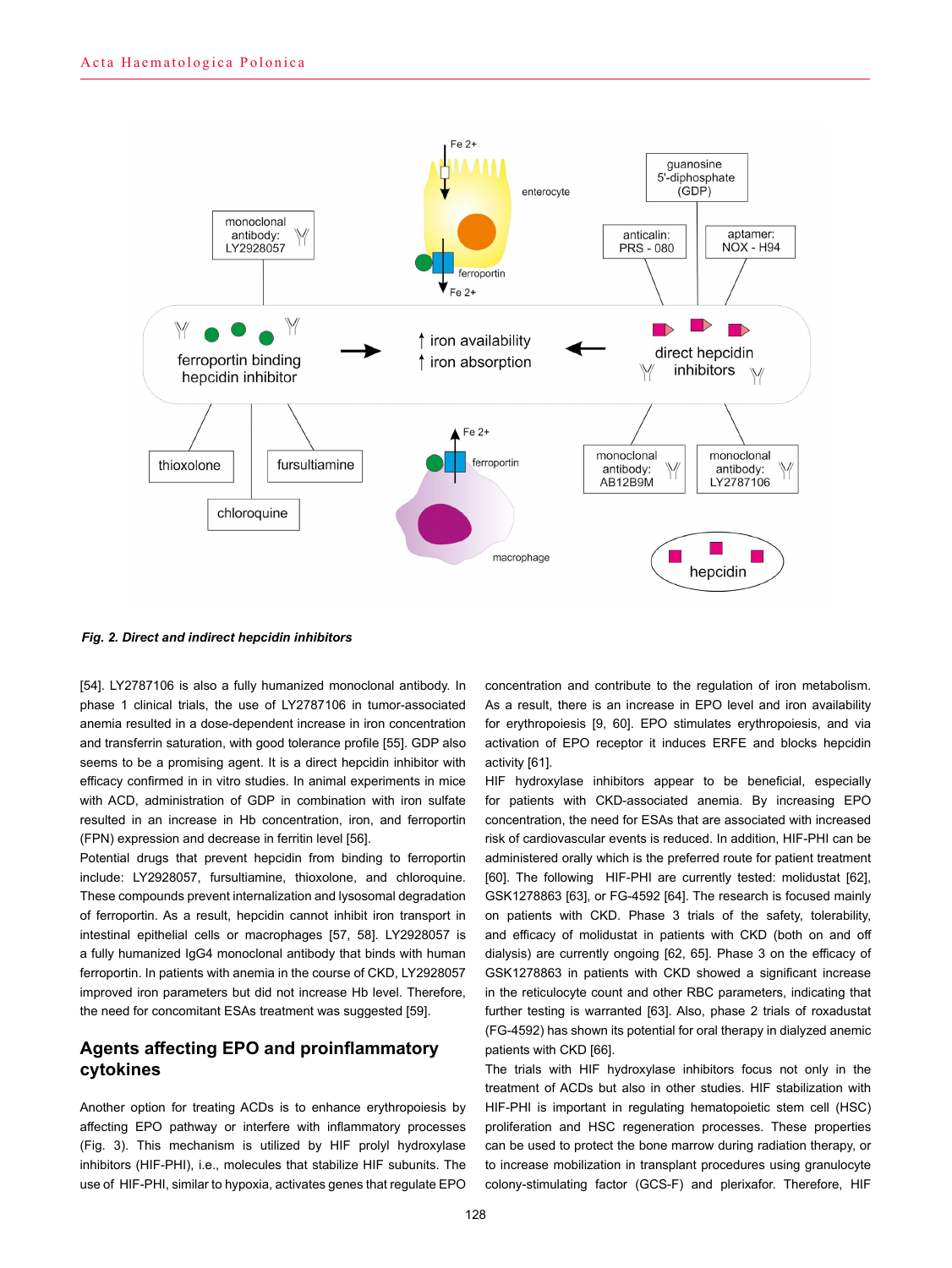

*Fig. 3. Drugs affecting erythropoietin and pro-inflammatory cytokines EPO – erythropoietin; IL-6 – interleukin 6; IL-6R – IL-6 receptor; TNFα – tumor necrosis factor α; HIF – hypoxia-inducible factor*

hydroxylase inhibitors may have a potential to improve the effects of treatment in transplant recipients or oncology patients [67]. HIF also participates in the regulation of multiple processes including: apoptosis, angiogenesis, cell proliferation, pH regulation, cellular energy metabolism, and glucose transport [9]. Therefore, further research on the long-term safety of HIF hydroxylase inhibitors is needed, with particular attention to the assessment of the risk of tumorigenesis. It should be emphasized that in rat studies, roxadustat did not show carcinogenic properties [68]. Another potential threat is that HIF stabilization may be associated with an increase in circulating fibroblast growth factor 23 (FGF23) level, and high concentrations of FGF23 have been associated with cardiovascular complications and bone mineralization disorders. However, the increase in FGF23 caused by HIF-PHI is lower than its increase after administration of ESAs [69, 70].

The increase in EPO synthesis can also be caused by monoclonal antibodies as discussed earlier, i.e., anti-IL-6 siltuximab [24] and anti-IL-6 receptor tocilizumab [21, 24]. TNFα is a potential target for anemia of inflammatory diseases, especially in the course of arthritis or inflammatory bowel disease (IBD) [22]. Anti-TNFα drugs include etanercept (ETN), adalimumab (ADA), infliximab (IFX), and golimumab (GO). ETN is a recombinant receptor protein conjugated to the Fc fragment of a human immunoglobulin G1. ETN prevents TNFα from binding to the receptor and blocks its effects. Other human monoclonal antibodies, ADA and GO, as well as chimeric monoclonal antibody IFX and humanized pegylated Fab fragment of monoclonal antibody, certolizumab, exert similar effects. In patients

with IBD, reduced hepcidin level and improved anemia after anti-TNFα treatment that modulated hepcidin concentration via IL-6 pathway were observed [71]. It has also been reported that the use of anti-TNFα drugs in IBD patients resolves anemia without the need for iron supplementation [72]. ETN, ADA, and IFX improved Hb level in patients with rheumatoid and psoriatic arthritis [73]. Increased risk of carcinogenesis after anti-TNFα therapy has not been confirmed so far; however, careful surveillance is needed in the treated patients [74]. It should be highlighted that the use of biologicals in the course of IBD is associated with the potential risk of hematological complications such as neutropenia or the development of lymphomas, especially when biologicals are used in combination with other drugs. Further studies are needed to estimate the exact risk of these complications [75, 76].

## **Summary**

A number of studies on new drugs for the treatment of ACD are underway, focusing on various factors involved in iron metabolism and erythropoiesis regulation. Drugs and tested substances are intended to directly inhibit hepcidin or its transcription, or counteract hepcidin activity. The effect of various substances on erythropoiesis is also assessed, mainly by stabilizing the HIF and inhibiting proinflammatory cytokines. Some of these drugs are already used in the treatment of inflammatory bowel disease or in rheumatology, while others are in the experimental phase and will take many years before their introduction to the routine practice. Intensive research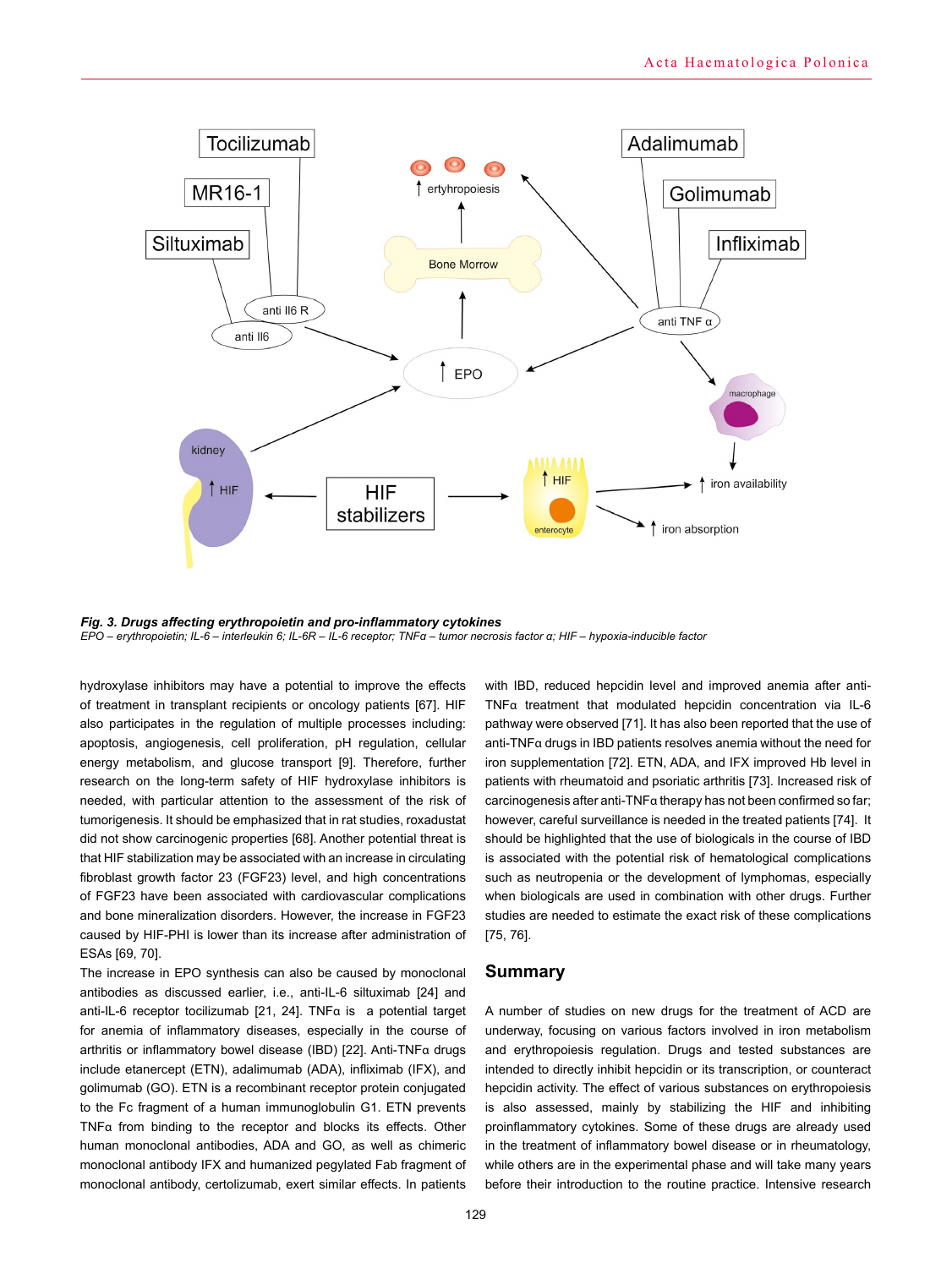and a vast array of tested compounds give hope for the development of more effective ACD treatments in the coming future.

### *Authors' contributions*

SSM – the only author.

### *Conflict of interest*

None.

## **References**

*Financial support*

None.

## *Ethics*

The work described in this article has been carried out in accordance with The Code of Ethics of the World Medical Association (Declaration of Helsinki) for experiments involving humans; EU Directive 2010/63/ EU for animal experiments; Uniform requirements for manuscripts submitted to biomedical journals.

- [1] Kassebaum NJ, Jasrasaria R, Naghavi M, et al. A systematic analysis of global anemia burden from 1990 to 2010. Blood 2014;123:615–24.
- [2] Guralnik JM, Eisenstaedt RS, Ferrucci L, Klein HG, Woodman RC. Prevalence of anemia in persons 65 years and older in the United States: evidence for a high rate of unexplained anemia. Blood 2004;104:2263–8.
- [3] Michalak SS, Rupa-Matysek J, Gil L. Comorbidities, repeated hospitalizations, and age≥80 years as indicators of anemia development in the older population. Ann Hematol 2018;97:1337–47.
- [4] Park CH, Valore EV, Waring AJ, Ganz T. Hepcidin, a urinary antimicrobial peptide synthesized in the liver. J Biol Chem 2001;276:7806–10.
- [5] Yiannikourides A, Latunde-Dada GO. A short review of iron metabolism and pathophysiology of iron gisorders. Medicines (Basel) 2019;6:85.
- [6] Weiss G, Ganz T, Goodnough LT. Anemia of inflammation. Blood 2019;133:40–50.
- [7] Silvestri L, Nai A, Dulja A, Pagani A. Hepcidin and the BMP-SMAD pathway: an unexpected liaison. Vitam Horm 2019;110:71–99.
- [8] Gammella E, Diaz V, Recalcati S, et al. Erythropoietin's inhibiting impact on hepcidin expression occurs indirectly. Am J Physiol Regul Integr Comp Physiol 2015;308:R330–5.
- [9] Peyssonnaux C, Zinkernagel AS, Schuepbach RA, et al. Regulation of iron homeostasis by the hypoxia-inducible transcription factors (HIFs). J Clin Invest 2007;117:1926–32.
- [10] Theurl I, Schroll A, Nairz M, et al. Pathways for the regulation of hepcidin expression in anemia of chronic disease and iron deficiency anemia in vivo. Haematologica 2011;96:1761–9.
- [11] Petzer V, Tymoszuk P, Wake M, et al. A fully human anti-BMP6 antibody reduces the need for erythropoietin stimulating agent in two rodent anemia of chronic disease models. Blood 2018;132(Suppl 1):1045.
- [12] Sheetz M, Barrington P, Callies S, et al. Targeting the hepcidinferroportin pathway in anaemia of chronic kidney disease. Br J Clin Pharmacol 2019;85:935–48.
- [13] Yu PB, Deng DY, Lai CS, et al. BMP type I receptor inhibition reduces heterotopic ossification. Nat Med 2008;14:1363–9.
- [14] Peterson P, Kim W, Haws H, et al. The ALK-2 inhibitor, TP-0184, demonstrates high distribution to the liver contributing to significant preclinical efficacy in mouse models of anemia of chronic disease. Blood 2016;128:263.
- [15]Poli M, Anower-E-Khuda F, Asperti M, et al. Hepatic heparan sulfate is a master regulator of hepcidin expression and iron homeostasis in human hepatocytes and mice. J Biol Chem 2019;294:13292–303.
- [16] Poli M, Asperti M, Naggi A, et al. Glycol-split nonanticoagulant heparins are inhibitors of hepcidin expression in vitro and in vivo. Blood 2014;123:1564–73.
- [17] Babitt JL, Huang FW, Xia Y, Sidis Y, Andrews NC, Lin HY. Modulation of bone morphogenetic protein signaling in vivo regulates systemic iron balance. J Clin Invest 2007;117:1933–9.
- [18] Petzer V, Theurl I, Weiss G. Established and emerging concepts to treat imbalances of iron homeostasis in inflammatory diseases. Pharmaceuticals (Basel) 2018;11:135.
- [19] Böser P, Seemann D, Liguori MJ, et al. Anti-repulsive guidance molecule C (RGMc) antibodies increases serum iron in rats and cynomolgus monkeys by hepcidin downregulation. AAPS J 2015;17:930–8.
- [20] Kovac S, Böser P, Cui Y, et al. Anti-hemojuvelin antibody corrects anemia caused by inappropriately high hepcidin levels. Haematologica 2016;101:e173–6.
- [21] Isaacs JD, Harari O, Kobold U, Lee JS, Bernasconi C. Effect of tocilizumab on haematological markers implicates interleukin-6 signalling in the anaemia of rheumatoid arthritis. Arthritis Res Ther 2013;15:R204.
- [22] Song S-NJ, Iwahashi M, Tomosugi N, et al. Comparative evaluation of the effects of treatment with tocilizumab and TNF-α inhibitors on serum hepcidin, anemia response and disease activity in rheumatoid arthritis patients. Arthritis Res Ther 2013;15:R141.
- [23] Noguchi-Sasaki M, Sasaki Y, Shimonaka Y, Mori K, Fujimoto-Ouchi K. Treatment with anti-IL-6 receptor antibody prevented increase in serum hepcidin levels and improved anemia in mice inoculated with IL-6-producing lung carcinoma cells. BMC Cancer 2016;16:270.
- [24] Casper C, Chaturvedi S, Munshi N, et al. Analysis of inflammatory and anemia-related biomarkers in a randomized, double-blind, placebocontrolled study of Siltuximab (anti-IL6 monoclonal antibody) in patients with multicentric Castleman disease. Clin Cancer Res 2015;21:4294–304.
- [25] van Rhee F, Casper C, Voorhees PM, et al. A phase 2, open-label, multicenter study of the long-term safety of siltuximab (an antiinterleukin-6 monoclonal antibody) in patients with multicentric Castleman disease. Oncotarget 2015;6:30408–19.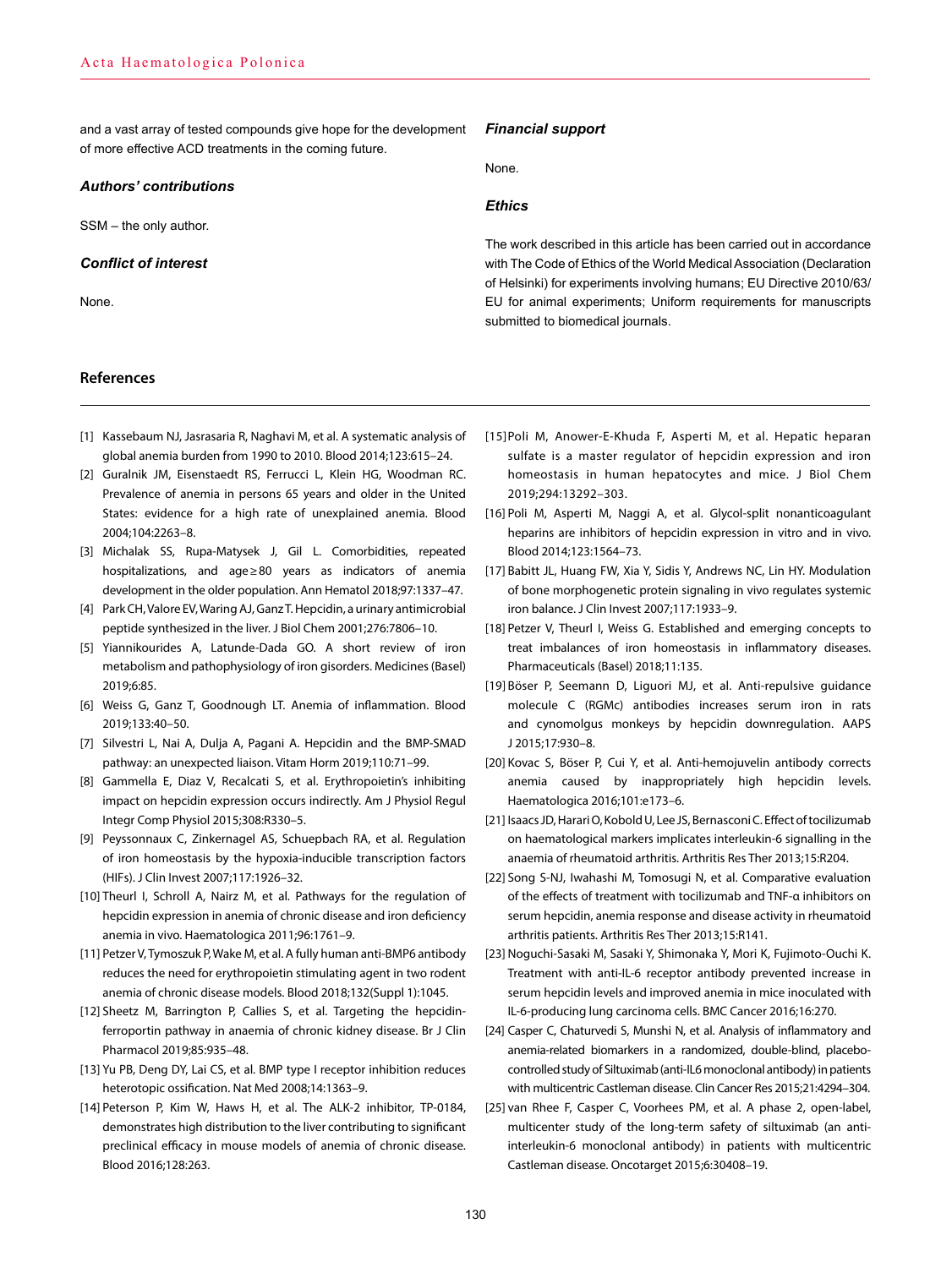- [26] Kurzrock R, Voorhees PM, Casper C, et al. A phase I, open-label study of siltuximab, an anti-IL-6 monoclonal antibody, in patients with B-cell non-Hodgkin lymphoma, multiple myeloma, or Castleman disease. Clin Cancer Res 2013;19:3659–70.
- [27] Angevin E, Tabernero J, Elez E, et al. A phase I/II, multiple-dose, doseescalation study of siltuximab, an anti-interleukin-6 monoclonal antibody, in patients with advanced solid tumors. Clin Cancer Res 2014;20:2192–204.
- [28] Nordgren TM, Bauer CD, Heires AJ, et al. Maresin-1 reduces airway inflammation associated with acute and repetitive exposures to organic dust. Transl Res 2015;166:57–69.
- [29] Wang H, Shi P, Huang C, Liu Q. Maresin 1 ameliorates iron-deficient anemia in IL-10<sup>-/-</sup>mice with spontaneous colitis by the inhibition of hepcidin expression though the IL-6/STAT3 pathway. Am J Transl Res 2016;8:2758–66.
- [30] Spoto B, Kakkar R, Lo L, et al. Serum erythroferrone levels associate with mortality and cardiovascular events in hemodialysis and in CKD patients: a two cohorts study. J Clin Med 2019;8:523.
- [31] Arezes J, Foy N, McHugh K, et al. Erythroferrone inhibits the induction of hepcidin by BMP6. Blood 2018;132:1473–7.
- [32] Chappell M, Rivella S. New potential players in hepcidin regulation. Haematologica 2019;104:1691–3.
- [33] Bacchetta J, Zaritsky JJ, Sea JL, et al. Suppression of iron-regulatory hepcidin by vitamin D. J Am Soc Nephrol 2014;25:564–72.
- [34] Zughaier SM, Alvarez JA, Sloan JH, Konrad RJ, Tangpricha V. The role of vitamin D in regulating the iron-hepcidin-ferroportin axis in monocytes. J Clin Transl Endocrinol 2014;1:19–25.
- [35] Syed S, Michalski ES, Tangpricha V, et al. Vitamin D status is associated with hepcidin and hemoglobin concentrations in children with inflammatory bowel disease. Inflamm Bowel Dis 2017;23:1650–8.
- [36] Braithwaite VS, Crozier SR, D'Angelo S, et al. The effect of vitamin D supplementation on hepcidin, iron status, and inflammation in pregnant women in the United Kingdom. Nutrients 2019;11:190.
- [37] Calton EK, Keane KN, Newsholme P, Zhao Y, Soares MJ. The impact of cholecalciferol supplementation on the systemic inflammatory profile: a systematic review and meta-analysis of high-quality randomized controlled trials. Eur J Clin Nutr 2017;71:931–43.
- [38] Smith EM, Alvarez JA, Kearns MD, et al. High-dose vitamin D3 reduces circulating hepcidin concentrations: a pilot, randomized, double-blind, placebo-controlled trial in healthy adults. Clin Nutr 2017;36:980–5.
- [39] Nielsen OH, Soendergaard C, Vikner ME, Weiss G. Rational management of iron-deficiency anaemia in inflammatory bowel disease. Nutrients 2018;10:82.
- [40] Smith EM, Tangpricha V. Vitamin D and anemia: insights into an emerging association. Curr Opin Endocrinol Diabetes Obes 2015;22:432–8.
- [41] Latour C, Kautz L, Besson-Fournier C, et al. Testosterone perturbs systemic iron balance through activation of epidermal growth factor receptor signaling in the liver and repression of hepcidin. Hepatology 2014;59:683–94.
- [42] Guo W, Bachman E, Li M, et al. Testosterone administration inhibits hepcidin transcription and is associated with increased iron incorporation into red blood cells. Aging Cell 2013;12:280–91.
- [43] Roy CN, Snyder PJ, Stephens-Shields AJ, et al. Association of testosterone levels with anemia in older men: a controlled clinical trial. JAMA Intern Med 2017;177:480–90.
- [44] Yang Q, Jian J, Katz S, Abramson SB, Huang X. 17β-estradiol inhibits iron hormone hepcidin through an estrogen responsive element half-site. Endocrinology 2012;153:3170–8.
- [45] Liu J-Y, Zhang Y, You R-X, Zeng F, Guo D, Wang K-P. Polysaccharide isolated from *Angelica sinensis* inhibits hepcidin expression in rats with iron deficiency anemia. J Med Food 2012;15:923–9.
- [46] Bradley RR, Cunniff PJ, Pereira BJ, Jaber BL. Hematopoietic effect of *Radix angelicae sinensis* in a hemodialysis patient. Am J Kidney Dis 1999;34:349–54.
- [47] Zhang Y, Cheng Y, Wang N, Zhang Q, Wang K. The action of JAK, SMAD and ERK signal pathways on hepcidin suppression by polysaccharides from *Angelica sinensis* in rats with iron deficiency anemia. Food Funct 2014;5:1381–8.
- [48] Renders L, Budde K, Rosenberger C, et al. First-in-human phase I studies of PRS-080#22, a hepcidin antagonist, in healthy volunteers and patients with chronic kidney disease undergoing hemodialysis. PLoS One 2019;14:e0212023.
- [49] Hohlbaum AM, Gille H, Trentmann S, et al. Sustained plasma hepcidin suppression and iron elevation by Anticalin-derived hepcidin antagonist in cynomolgus monkey. Br J Pharmacol 2018;175:1054–65.
- [50] Rothe C, Skerra A. AnticalinÒ proteins as therapeutic agents in human diseases. BioDrugs 2018;32:233–43.
- [51] Schwoebel F, van Eijk LT, Zboralski D, et al. The effects of the antihepcidin Spiegelmer NOX-H94 on inflammation-induced anemia in cynomolgus monkeys. Blood 2013;121:2311–5.
- [52] Boyce M, Warrington S, Cortezi B, et al. Safety, pharmacokinetics and pharmacodynamics of the anti-hepcidin Spiegelmer lexaptepid pegol in healthy subjects. Br J Pharmacol 2016;173:1580–8.
- [53] Georgiev P, Lazaroiu M, Ocroteala L, et al. Abstract 3847: The antihepcidin Spiegelmer Lexaptepid Pegol (NOX-H94) as treatment of anemia of chronic disease in patients with multiple myeloma, low grade lymphoma, and CLL: a phase II pilot study. Cancer Res 2014;74:3847.
- [54] Xiao JJ, Krzyzanski W, Wang Y-M, et al. Pharmacokinetics of anti-hepcidin monoclonal antibody Ab 12B9m and hepcidin in cynomolgus monkeys. AAPS J 2010;12:646–57.
- [55] Vadhan-Raj S, Abonour R, Goldman JW, et al. A first-in-human phase 1 study of a hepcidin monoclonal antibody, LY2787106, in cancerassociated anemia. J Hematol Oncol 2017;10:73.
- [56] Angmo S, Tripathi N, Abbat S, et al. Identification of guanosine 5'-diphosphate as potential iron mobilizer: preventing the hepcidinferroportin interaction and modulating the interleukin-6/Stat-3 pathway. Sci Rep 2017;7:40097.
- [57] Katsarou A, Pantopoulos K. Hepcidin therapeutics. Pharmaceuticals (Basel) 2018;11:127.
- [58] Ross SL, Biswas K, Rottman J, et al. Identification of antibody and small molecule antagonists of ferroportin-hepcidin interaction. Front Pharmacol 2017;8:838.
- [59] Barrington P, Sheetz MJ, Callies S, et al. Safety, tolerability, pharmacokinetics and pharmacodynamics of an anti-ferroportin antibody in patients with anemia due to chronic renal failure. Blood 2016;128:1280.